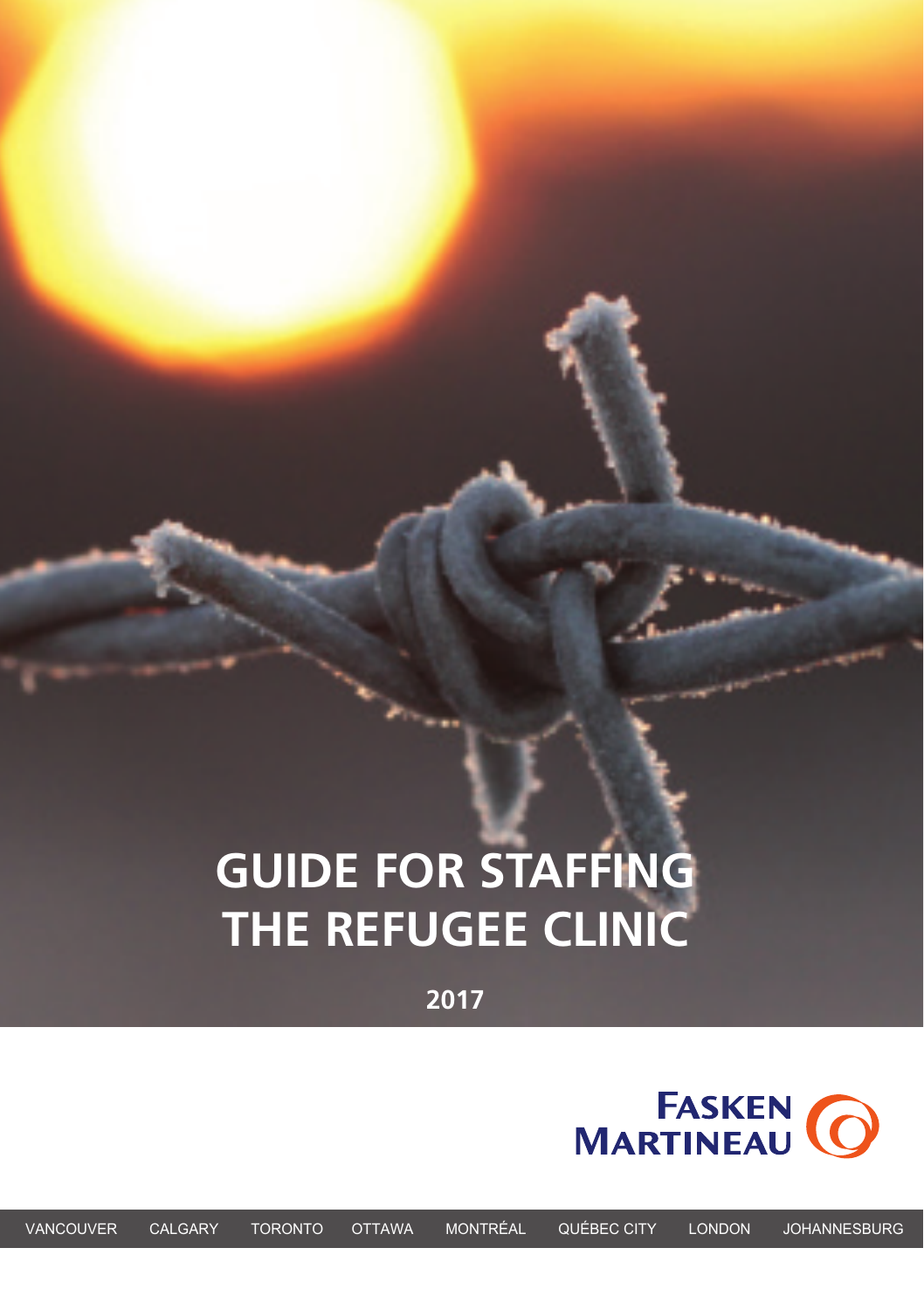## **ACKNOWLEDGEMENTS**

This guide was written by Nasipi Mantshule and edited by Sushila Dhever to be published by Probono.org. We are thankful to Probono.org for giving us an opportunity to share our knowledge and expertise on this topic.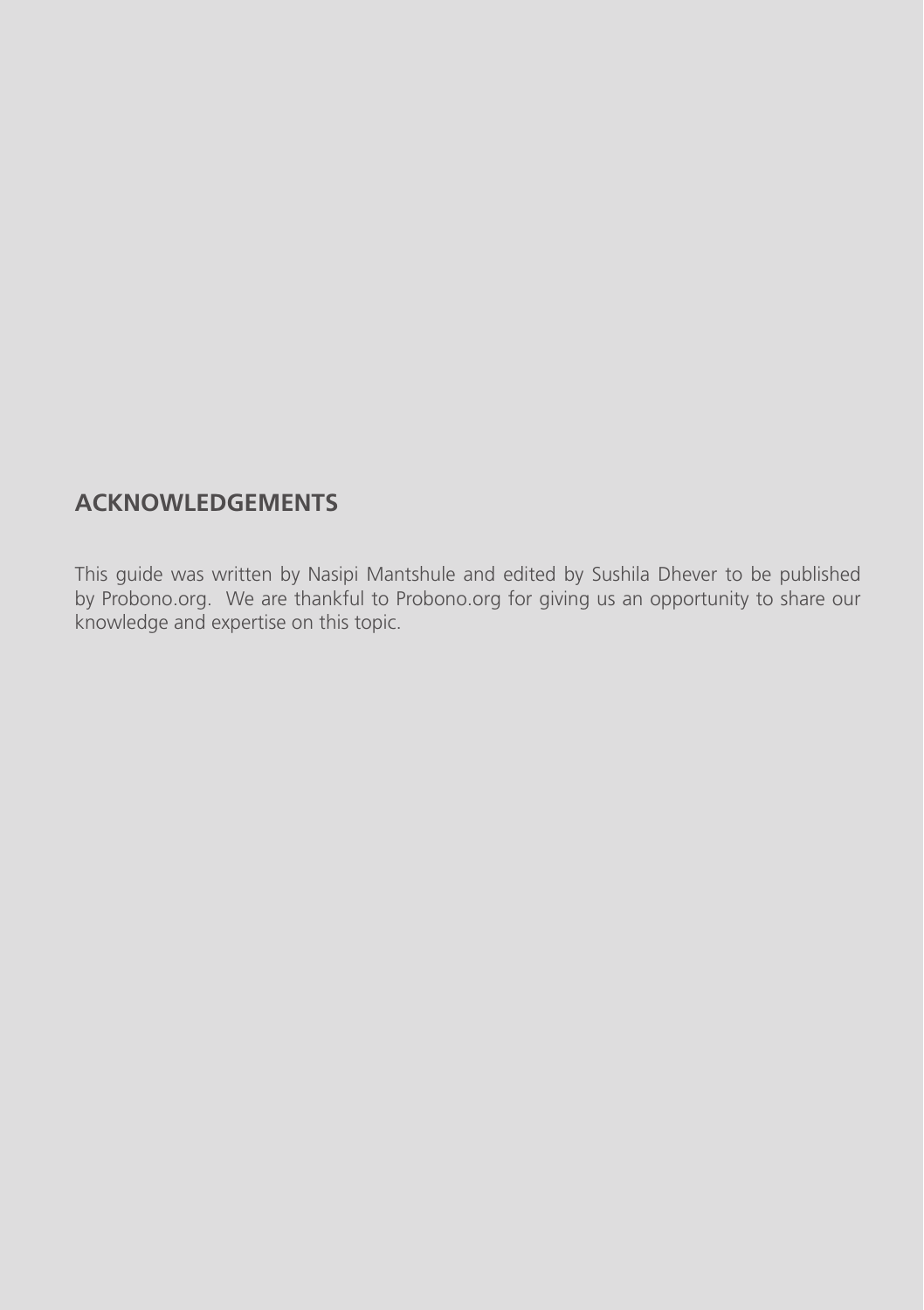## **INDEX**

- 1. Acronyms
- 2. Legislation / Relevant Texts
- 3. Introduction
- 4. Applicable sections of the Refugee Act
- 5. Intake sheets
- 6. Assisting an Applicant with applying for an asylum seeker permit
- 7. Joining dependants to files
- 8. File transfers from different Refugee Reception Offices
- 9. Failure to renew a permit
- 10. Assisting an asylum seeker with their application for refugee status
- 11. RSDO decision
- 12. Recourse after an unfavourable RAB or SCRA decision
- 13. No grounds for judicial review
- 14. Cessation and withdrawal of refugee status
- 15. Detention and Deportation of illegal foreigners
- 16. Relevant contact information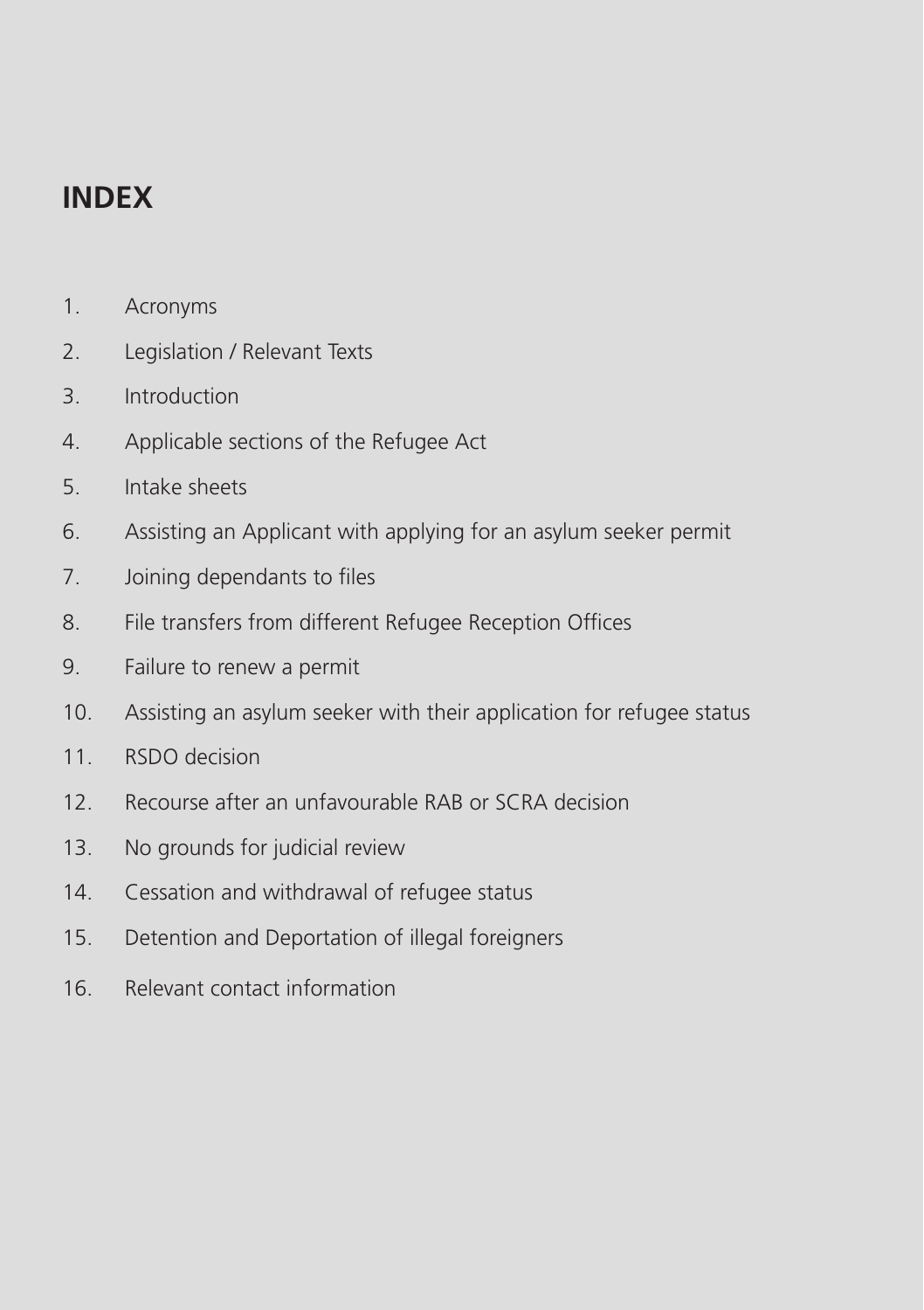## **1. ACRONYMS**

- **• DHA** Department of Home Affairs
- **• LHR** Lawyers for Human Rights
- **• RRO** Refugee Reception Office
- **• RSDO** Refugee Status Determination Officer
- **• UNHCR** United Nations High Commissioner for Refugees
- **• SCRA** Standing Committee for Refugee Affairs
- **• RAB** Refugee Appeal Board
- **• LSNP** Law Society of the Northern Provinces
- **• DG** Director General

## **2. LEGISLATION/RELEVANT TEXTS**

- Refugee Act 130 of 1998;
- Refugee Regulations (forms and procedures), 2000;
- Refugee Appeal Board Rules, 2013;
- United Nations High Commissioner for Refugees Handbook on Procedures and Criteria for Determining Refugee Status under the 1951 Convention and the 1967 Protocol Relating to the Status of Refugees;
- 1969 OAU Convention Governing the Specific Aspects of Refugee Problems in Africa and 1967 Protocol Relating to the Status of Refugees;
- 1993 Basic Agreement between the Government of South Africa and the UNHCR;
- Immigration Act 13 of 2002;
- Standard Operating Procedure Policy, 2008;
- Fatima Khan and Tal Schreier, 'Refugee Law in South Africa', Juta &Co. Ltd. First Edition (2014); and
- Promotion of Administrative Justice Act 3 of 2000 Forms relating to the application for refugee status are available in the Refugee Regulations. The SOP is available from Probono.org's website.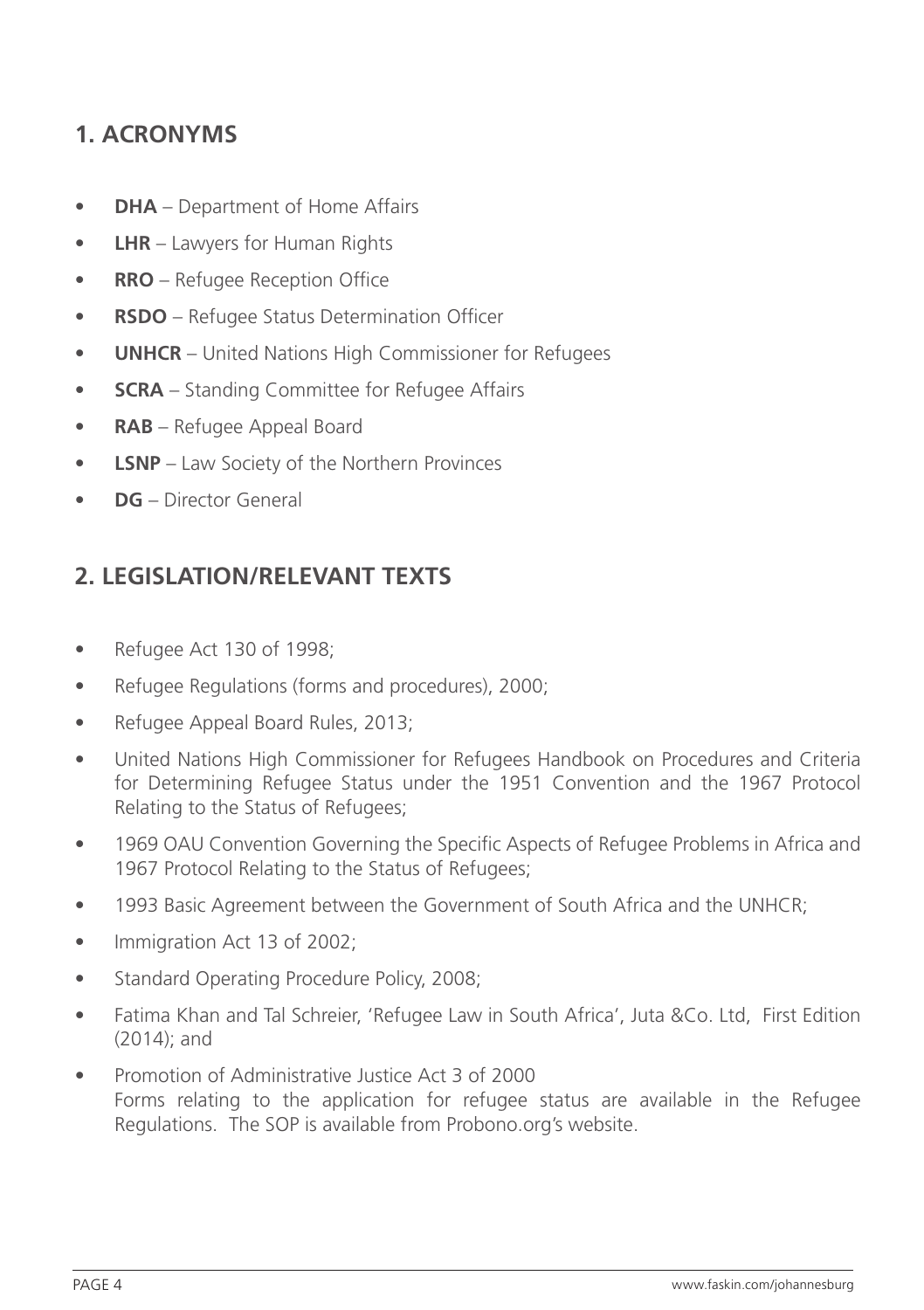## **3. INTRODUCTION**

This manual is a basic guide to aid attorneys who assist asylum seekers and refugees at the Refugee Clinic. The manual provides rudimentary information on the procedures and processes applicable when assisting asylum seekers and refugees. It also provides the contact details of relevant DHA officials and other stakeholders.

## **4. APPLICABLE SECTIONS OF THE REFUGEE ACT**

- **Section 1** An asylum seeker is a person who is seeking recognition as a refugee in the South Africa.
- **• Section 1** A refugee is a person who has been granted status after having gone through the process.
- **•• Section 1** a dependant is person who is either a spouse or an unmarried child or any destitute, aged or infirm family member of an asylum seeker or a refugee.
- Qualification for refugee status:
	- **Section 3(a)** states that a person qualifies for refugee status for the purposes of the Refugee Act if that person owing to a well-founded fear of being persecuted by reason of his or her race, tribe, religion, nationality, political opinion or membership of a particular social group, is outside the country of his or her nationality and is unable or unwilling to avail himself or herself of the protection of that country, or, not having a nationality and being outside the country of his or her former habitual residence is unable or, owing to such fear, unwilling to return to it; or
	- **Section 3(b)** states that a person qualifies for refugee status for the purposes of the Refugee Act if that person owing to external aggression, occupation, foreign domination or events seriously disturbing or disrupting public order either a part or the whole of his or her country of origin or nationality, is compelled to leave his or her place of habitual residence in order to seek refuge elsewhere; or
	- **• Section 3(c)** states that a dependant is a person contemplated in section 3(a) or (b) above.
- **• Section 22** permit (also referred to as an asylum seeker permit) is a temporary, renewable permit which allows an asylum seeker to remain in South Africa until their application has been finalised or their status has been revoked.
- **Section 27** permit is a written recognition of refugee status permit. It is a renewable permit which grants refugee status to the bearer and allows him/her to reside in South Africa and grants them full legal protection in terms of Chapter 2 of the Constitution. A person who holds this permit may apply for permanent residence after 5 years if the SCRA certifies that they will remain a refugee indefinitely.
- **• Section 30** relates to an identity document issued to a refugee after they have received their recognition as a refugee.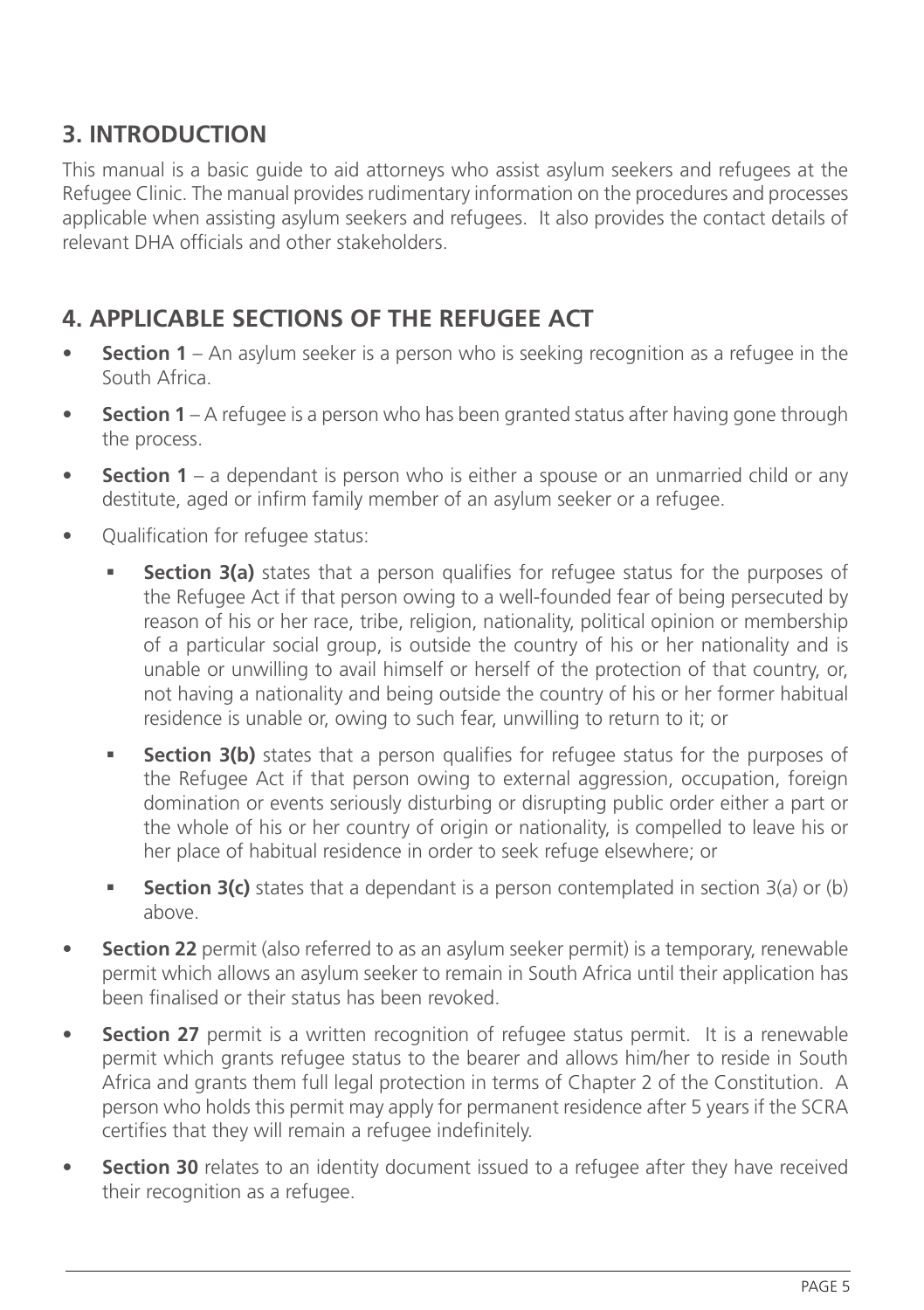• Permanent residence refers to a person who has been granted permanent residence in terms of Section 25, 26 or 27 of the Immigration Act.

## **5. INTAKE SHEETS**

- Intake sheets are used to screen clients and record pro bono work undertaken by attorneys. The intake sheets contain the means ends test<sup>1</sup> and require clients to provide their contact information and details of their claim. The intake sheets require attorneys provide their names and details and what action they intend taking on their matter.
- An attorney staffing the clinic must complete an intake sheet for every person they consult with – even if the matter will be referred elsewhere.
- After staffing clinic, the attorney must scan and send the completed intake sheets (stating the action taken by the law firm) to Probono.org so that they may account to the LSNP and accredit the pro bono hours.

1 The means ends test denotes the maximum amount a potential client should earn for us to provide them with free legal services. More information regarding the means ends test can be obtained from Probono.org.

#### **6. ASSISTING AN APPLICANT WITH APPLYING FOR AN ASYLUM SEEKER PERMIT**

- When an asylum seeker enters South Africa through a border post, they are issued with a transit permit. The transit permit is only valid for 5 days and allows such person to attend any RRO in South Africa to apply for an asylum seeker permit within 5 days.
- If the asylum seeker did not enter South Africa through a border post, advise them to attend the nearest RRO to apply for an asylum seeker permit.
- RROs are located in Pretoria (Marabastad), Cape Town, Durban; and Musina.
- Once at the RRO, they will be required to complete the eligibility form (also known as the BI-1590 form). The following information must be provided:
	- Their identity background information;
	- **•** General knowledge of their country of origin;
	- § The circumstances that led to them fleeing their country of origin; and
	- Why they cannot return to their country of origin.
- They must attend the DHA offices so that their biometric information can be registered on the DHA's electronic data base.
- A section 22 permit will then be issued to the foreign national who has now been granted asylum seeker status. The section 22 permit grants the asylum seeker the right to:
- Temporarily remain in South Africa until their application for refugee status has been completed or their status has been revoked;
	- Access to basic public healthcare;
	- Access to basic public education:
	- § Work/Study (This may vary for each asylum seeker);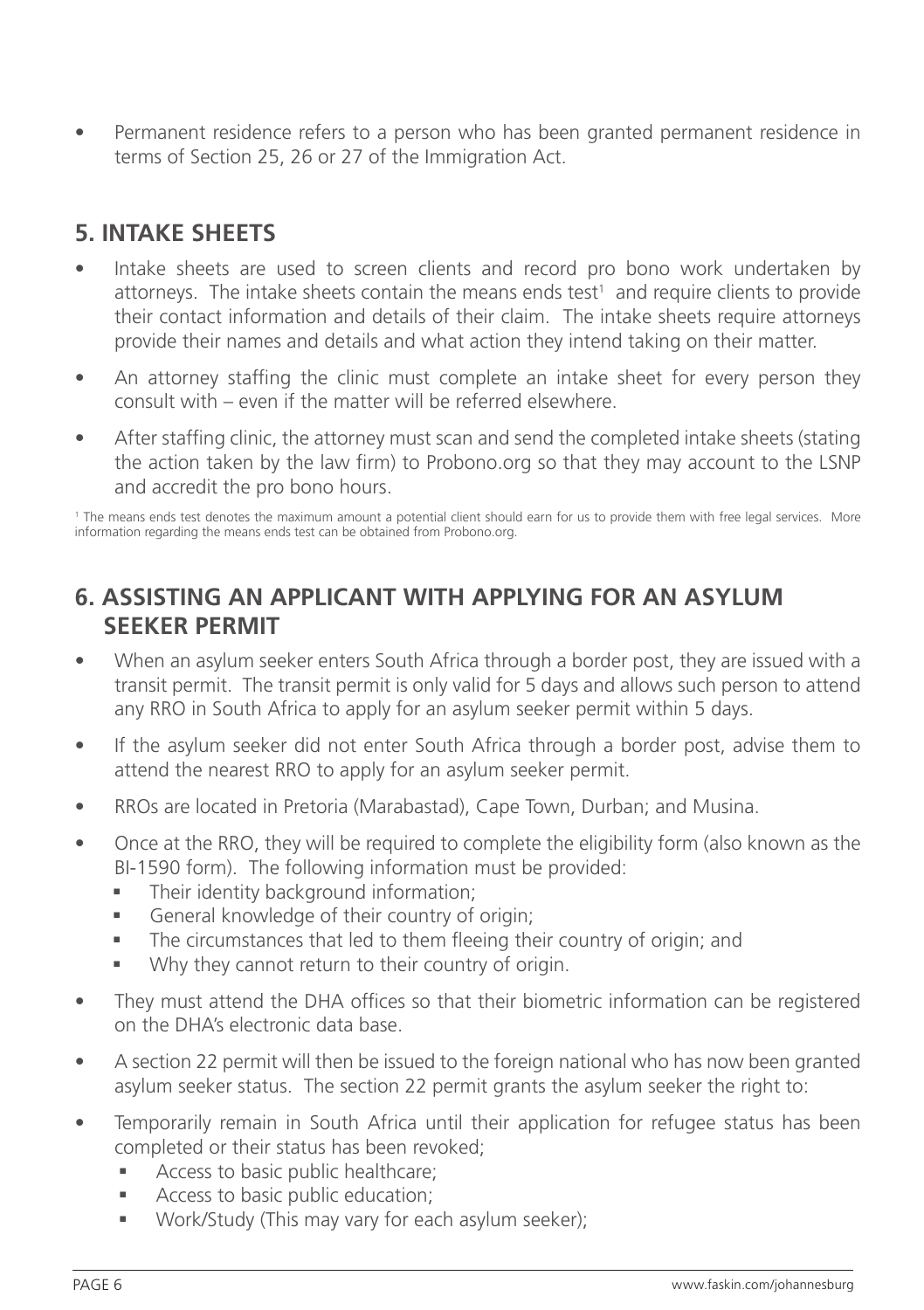- Open bank accounts;
- § Register for UIF;
- § Pay taxes; and
- § Access Certain Social Grants.
- The asylum seeker has an obligation to renew their permit as and when required by the RRO and must always be in possession of a valid permit. A failure to produce a permit may result in the asylum seeker being detained, whilst a failure to renew a permit may result in the asylum seeker having to pay a fine.

## **7. JOINING DEPENDANTS TO FILES**

- Children born in South Africa do not acquire citizenship by virtue of their place of birth but, acquire it through ancestry. For example, a child born of Congolese parents will also be Congolese regardless whether the child was born in South Africa. One of the biological parents has to either be a citizen or have permanent residence for the child to acquire South African citizenship.
- If the parents of the child have valid permits, DHA can issue birth certificates to their children. However, the parents still have a duty to join their children to their application for refugee status so that they are properly documented.
- However, if a child arrived in South Africa unaccompanied, the presence of the child in the country must be reported to the DHA. The DHA must assign a social worker to the matter so that a care-giver may be appointed to assist the child with an application for asylum as minors cannot apply for permits without a guardian or care-giver.
- In order to complete the joinder process, the main Applicant and his/her children must attend the RRO. The officials at the RRO can require the children to complete the eligibility form and submit their biometric information so that it will be captured on to DHA's electronic database.
- Thereafter, an official at the RRO will issue permits to the dependants and advise them to comply with the terms prescribed in the permit.

#### **8. FILE TRANSFERS FROM DIFFERENT REFUGEE RECEPTION OFFICES**

- The process of applying for refugee status can take a considerable amount of time. As a result, some asylum seekers may relocate from the places where their initial applications were lodged making it difficult for them to travel to the RRO they initially applied at to renew their permits. Very often they seek assistance with transferring their files to the RRO where they are currently living.
- The Refugee Act does not make provision for file transfers. However, the SOP at clause 6 states that an asylum seeker may request that their file be transferred to another RRO.
- The person requesting the file transfer must furnish the RRO with proof of their current address.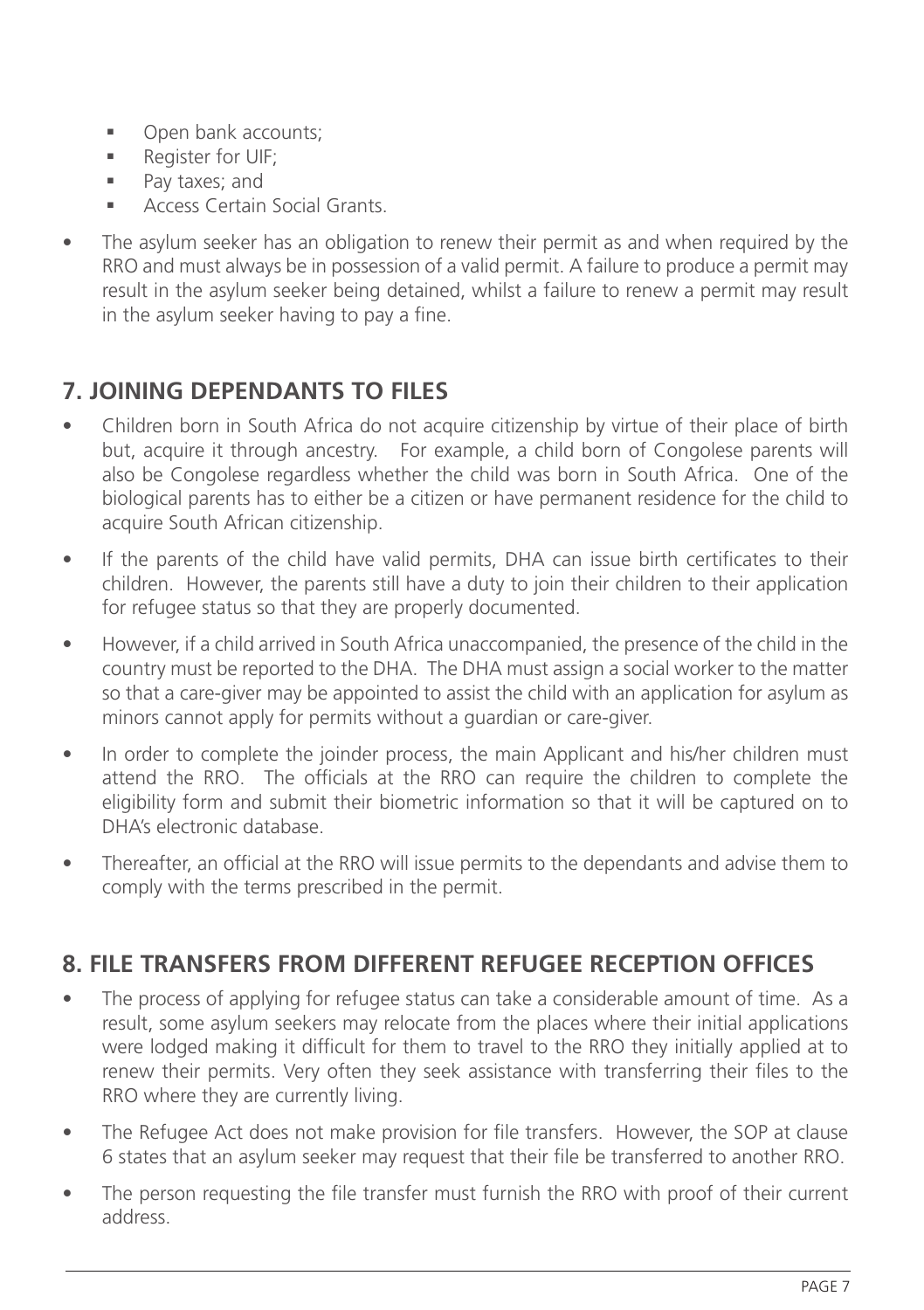## **9. FAILURE TO RENEW A PERMIT**

- The duty to renew an asylum seeker permit rests on the asylum seeker. However, sometimes, they are unable to renew their permits as and when required.
- In order to assist an asylum seeker in this situation, advise them that:
	- $\blacksquare$  A fine between R500 R3 000 will have to be paid by them before a permit is renewed unless they have a valid reason for failing to renew the permit.
	- The fine must be paid at the nearest Police Station or Magistrates' Court.
	- § Thereafter, the receipt and the expired permit must be taken to the RRO so that a new permit can be issued.
- If the asylum seeker has a justifiable reason for not renewing their permit on time they may request that the fine be waived. The officials at the RRO will be less inclined to accept financial constraints as a reason for failing to renew a permit. Normally medical certificates are accepted; and letters from schools, if the person is studying and writing an examination.

#### **10. ASSISTING AN ASYLUM SEEKER WITH THEIR APPLICATION FOR REFUGEE STATUS**

- After applying for asylum, the Applicant will attend an interview with the RSDO. The purpose of the interview is to ascertain the asylum seeker's reasons for fleeing their country of origin and assess the credibility of the asylum seeker's testimony against objective evidence.
- In considering the application for refugee status, the RSDO must consider whether the Applicant's claim falls under section 3(a), 3(b) or 3(c).
- Upon receipt of the application, the RSDO may:
	- Request any information or clarification from the asylum seeker or the RRO in order to make a determination on the application;
	- § Consult with and invite a UNHCR representative to furnish information on specific matters; and
	- § With the permission of the asylum seeker, provide the UNHCR representative with such information as may be requested.
- When considering the application, the RSDO must have due regard for the rights set out in section 33 of the Constitution, and in particular, ensure that the asylum seeker fully understands the procedures; his or her rights and responsibilities, and the evidence presented.
- After considering all of the evidence placed before him/her and objective country conditions, the RSDO will make a decision.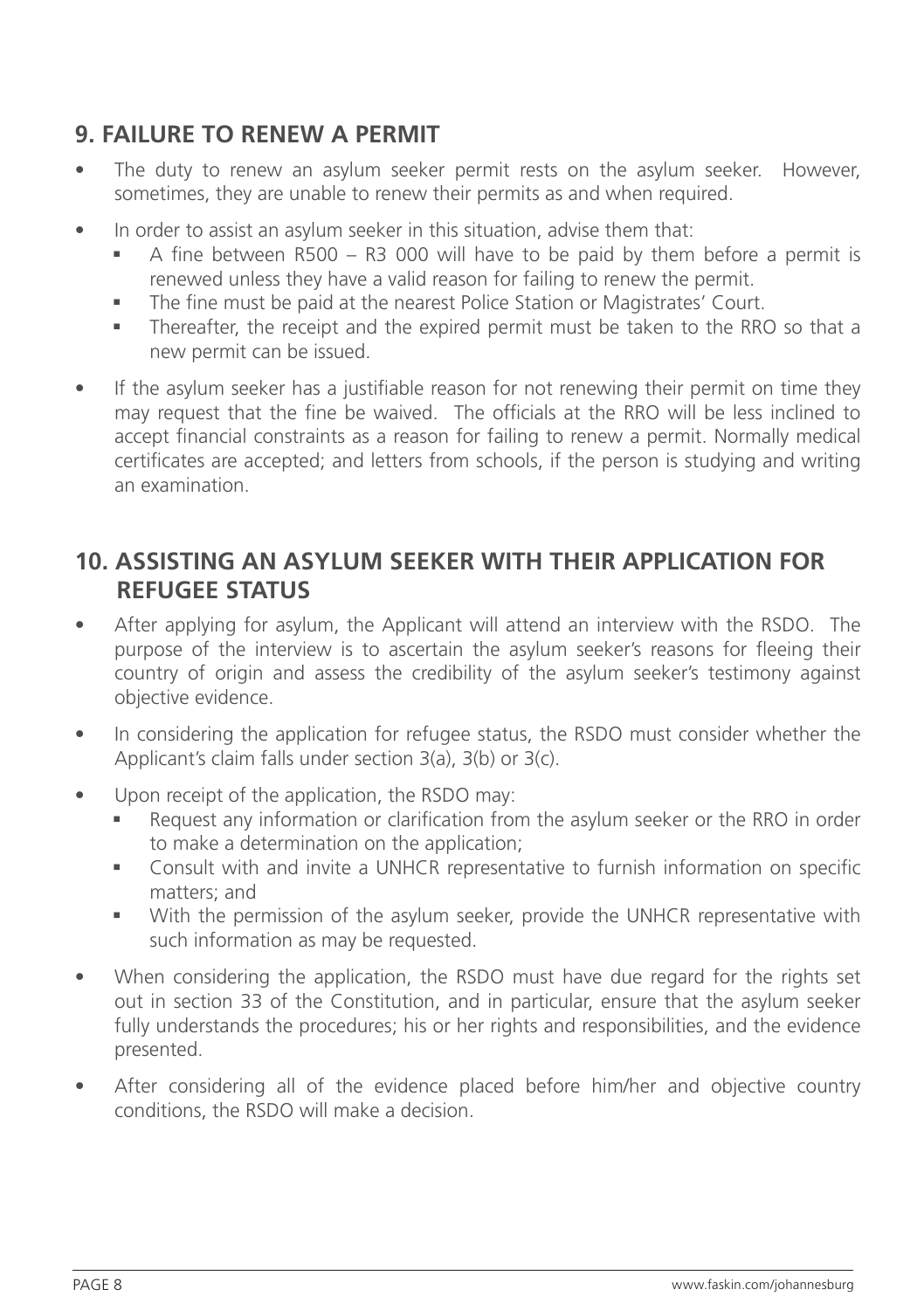## **11. RSDO DECISION**

- After conducting an interview with the asylum seeker, the RSDO must either:
	- Grant refugee status in terms of section 24(3)(a) of the Refugee Act;
	- Reject the application as manifestly unfounded in terms of section 24(3)(b) of the Refugee Act;
	- Reject the application as unfounded in terms of section  $24(3)(c)$  of the Refugee Act; or
	- Refer any question of law to SCRA in terms of section 24(3)(d) of the Refugee Act.
- Below, we set out the procedure applied by the RSDO in each of the above instances.
	- **Section 24(3)(a)** of the Refugee Act application for refugee status is granted
		- If the asylum seeker's application for refugee status is granted, they will be issued with a written formal recognition of refugee status permit. This permit is issued in terms of section 27(a) of the Refugee Act.
		- The refugee will enjoy the rights set out in Chapter 2 of the Constitution.
		- They are also entitled to apply for permanent residence in terms of the Immigration Act. In order to qualify for permanent residence, the refugee must have resided in South Africa for a continuous period of 5 years and the SCRA must certify that they will remain a Refugee indefinitely.
	- **Section 24(b)** of the Refugee Act application for refugee status is rejected as manifestly unfounded
		- An application is rejected as manifestly unfounded if the application was made on grounds other than those in section 3 (a), (b) and (c) of the Refugee Act.
		- This will include applications that are:
			- ° Based on fraudulent facts;
			- Lodged for the purpose of defeating or evading criminal or civil proceedings in the country of origin;
			- ° Lodged after the refusal of one or more applications, based on the same facts and without any change of personal circumstances or the country conditions;
			- ° Excluded in terms of section 4, including applications submitted by people who have committed crimes against humanity; war crimes, crimes against peace, serious non-political crimes, if such crimes were committed in the South Africa would be punishable with imprisonment, or acts contrary to the principles of the UN or the AU.
		- Having made the decision, the RSDO must, within 5 working days, send written reasons to the Applicant. Such reasons must also be sent to the SCRA, within 10 days.
		- Decisions issued in terms of section 24(3)(b) of the Refugee Act are automatically reviewed by the SCRA. The purpose of the SCRA is to determine whether the decision made by the RSDO was reasonable in the circumstances.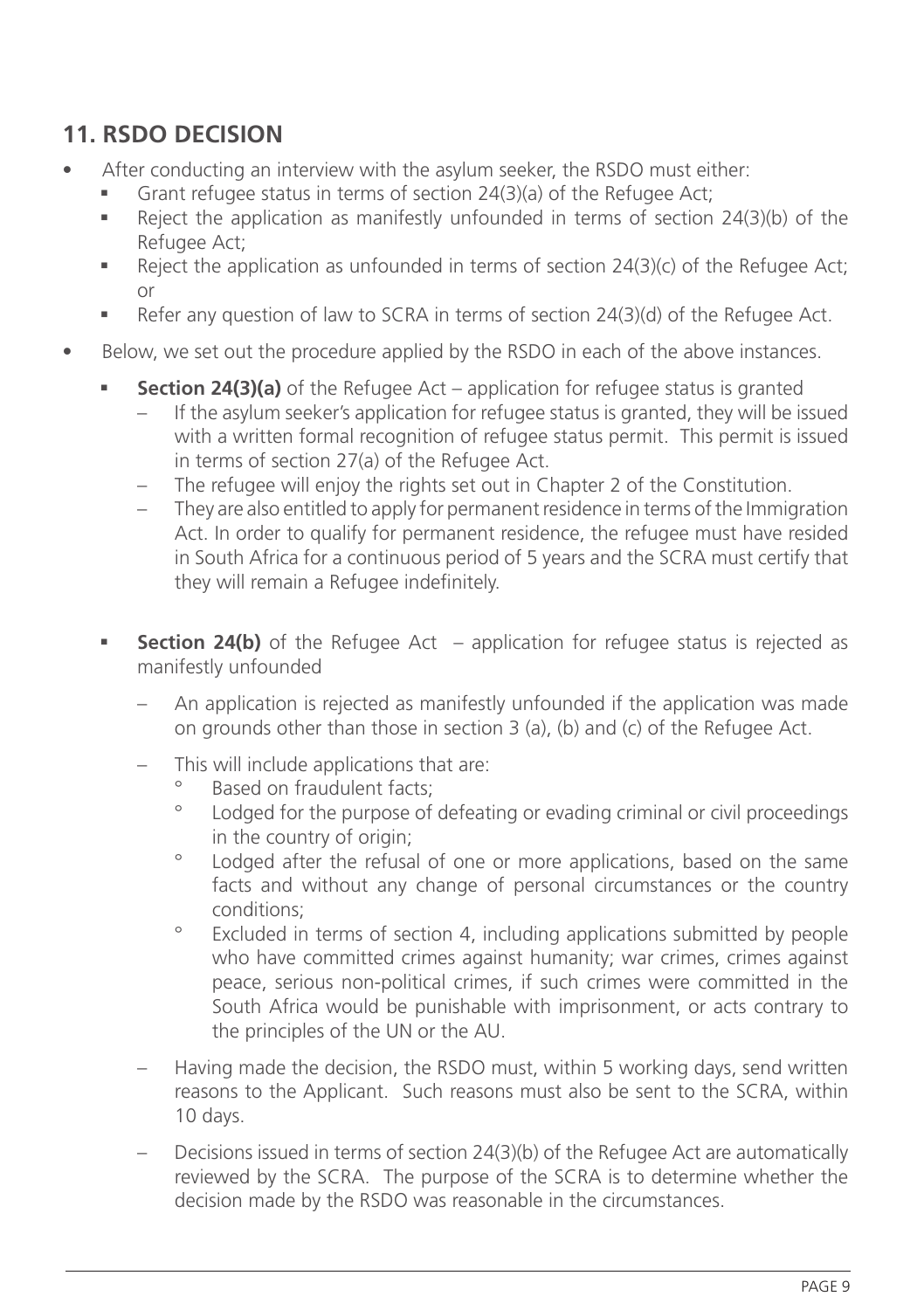- Before the SCRA reaches a decision, it may:
	- ° Invite a representative of the UNHCR to make written or oral representations;<br>Representation of any person who is in a position to provide
	- Request the attendance of any person who is in a position to provide information relevant to the matter;
	- ° On its own accord, make such further enquiry and investigation into the matter; and
	- Request the asylum seeker to appear before it and provide information.
	- After considering the application, the SCRA may confirm or set aside the RSDO's decision.
	- ° In terms of Regulation 13(2) of the Refugee Regulations, if the SCRA sets aside the RSDO's decision, it will refer the matter back to the RSDO with direction for further action.
- **•** Section 24(3)(c) of the Refugee Act Application for refugee status is rejected as unfounded
	- An application for refugee status is rejected as unfounded if the Applicant has not satisfied the criteria in either Sections 3 (a), (b) or (c) of the Refugee Act.
	- The Applicant must, within 30 calendar days of receiving the RSDO decision, lodge an appeal with the RAB.
	- The RAB will hear the matter and at the end of the appeal hearing, they will either grant refugee status or uphold the RSDO's decision.
- **Section 24(3)(d)** of the Refugee Act– Referral to the RSDO
	- The RSDO may refer any question of law to the SCRA for further determination.
	- After the SCRA has made a determination on the question of law, they will refer the matter back to the RSDO for a final decision.

## **12. RECOURSE AFTER AN UNFAVOURABLE RAB OR SCRA DECISION**

- Decisions made by the SCRA or the RAB are administrative decisions and can be judicially reviewed in terms of Promotion of Access to Information Act, 2000 by the High Court.
- Such reviews must be lodged within 180 days of receipt of the decision.
- The application for judicial review must be served on the RSDO, the RAB, the DG and the Minister of Home Affairs.
- While the review is pending, the Applicant must continue to renew his/her permit at the respective RRO. The attorney must inform the RRO of the review application so that the asylum seeker may renew their permit while the review is pending.

## **13. NO GROUNDS FOR JUDICIAL REVIEW**

• If an application for refugee status is rejected and the Applicant does not have grounds for review, the Applicant will cease to be an asylum seeker and will be in the country unlawfully and may be deported by immigration officers in terms of the Immigration Act.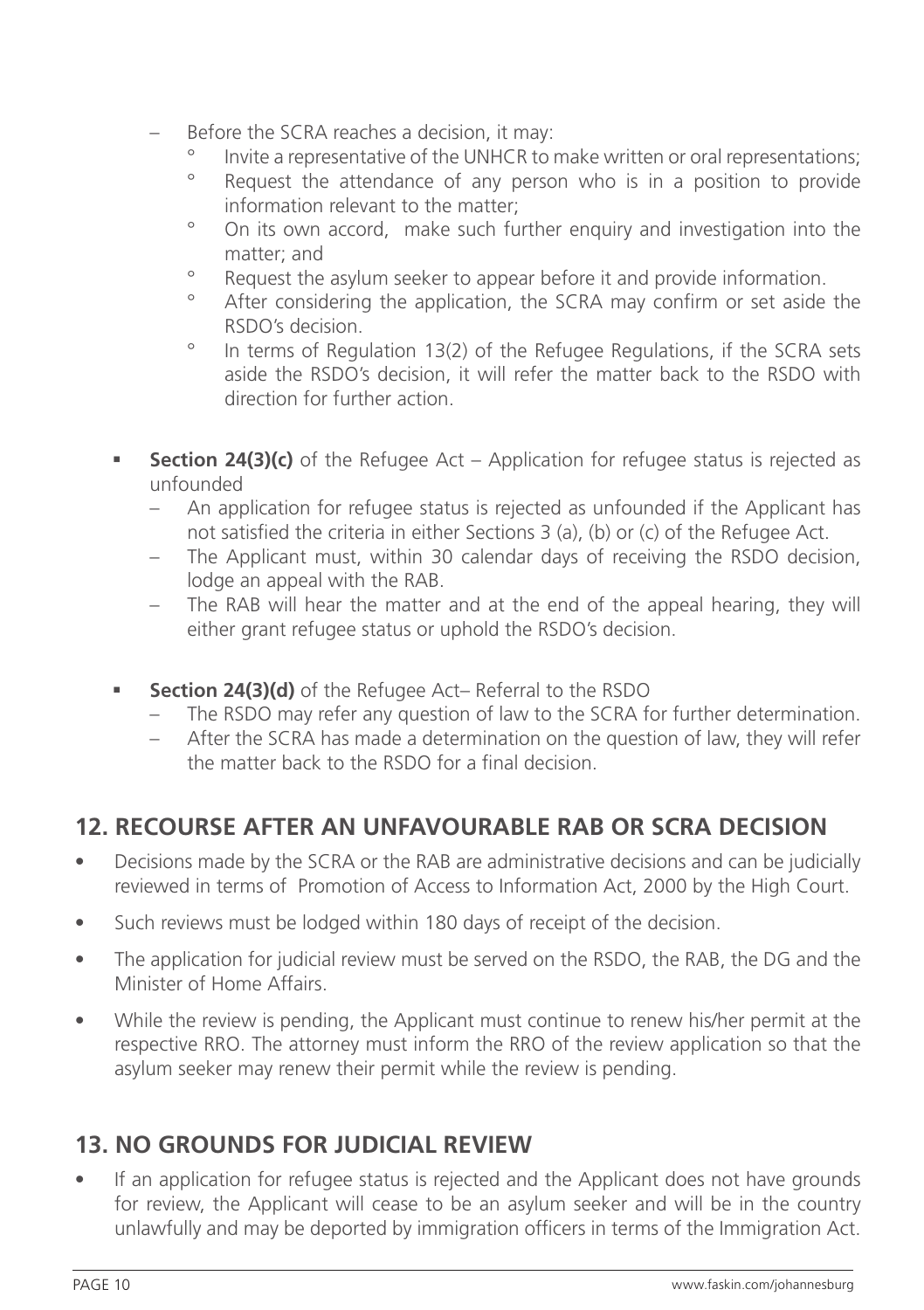## **14. CESSATION AND WITHDRAWAL OF REFUGEE STATUS**

- Applicants cease to be refugees if they:
	- Voluntarily re-avail themselves to the protection of their country of origin;
	- **•** After having lost their nationality they, by some voluntary and formal act, reacquire it;
	- **Enjoy the protection of another country by virtue of nationality;**
	- § Voluntarily re-establish themselves in their country of origin; or
	- Can longer refuse to avail themselves to the protection of their country of origin because the circumstances under which they were granted refugee status has changed.
- An Applicant's refugee status will be withdrawn in terms of Section 36 of the Refugee Act if such person:
	- Was erroneously recognised as a refugee on an application which contained materially incorrect or false information;
	- Was recognised as a refugee due to fraud, forgery, a false or misleading representation; or
	- Ceases to qualify for Refugee Status in terms of Section 5 of the Refugee Act.
- In such instances, the SCRA is obliged to provide Applicants with the reasons for the withdrawal of their refugee status. The Applicants have 30 days to make submissions to the SCRA on the decision to withdraw their status. The SCRA must consider the Applicants' submissions and make a decision.

#### **15. DETENTION AND DEPORTATION OF ILLEGAL FOREIGNERS**

- An illegal foreigner is a person who is in South Africa in contravention of the Immigration Act. Such person is considered an illegal foreigner if their presence in the country was never authorised; or the authority to be in the country has been withdrawn.
- In terms of Section 34 of the Immigration Act, an immigration officer may arrest an illegal foreigner without a warrant and detain such foreigner for the purpose of deportation without a warrant in circumstances where an illegal foreigner is explained of his/her right to a warrant of arrest and waives as well as his/her right to appeal the decision to deport him/her.
- Illegal foreigners are arrested at placed in the Police Station first and then transferred to the Lindela Repatriation Centre where they are deported to their country of origin.
- The illegal foreigner concerned may at any time request any officer attending to his or her detention to request a warrant of the court to be issued to him/her within 48 hours. If a warrant is not issued, the illegal foreigner must be immediately released from detention as the detention is unlawful.
- If the illegal foreigner does not request a warrant to be issued within 48 hours of their detention, then he or she may not be held in detention for longer than 30 calendar days without a warrant.
- The immigration officer may also request a further warrant from the Court ordering the illegal foreigner to be held in detention for a period not exceeding 90 calendar days. In